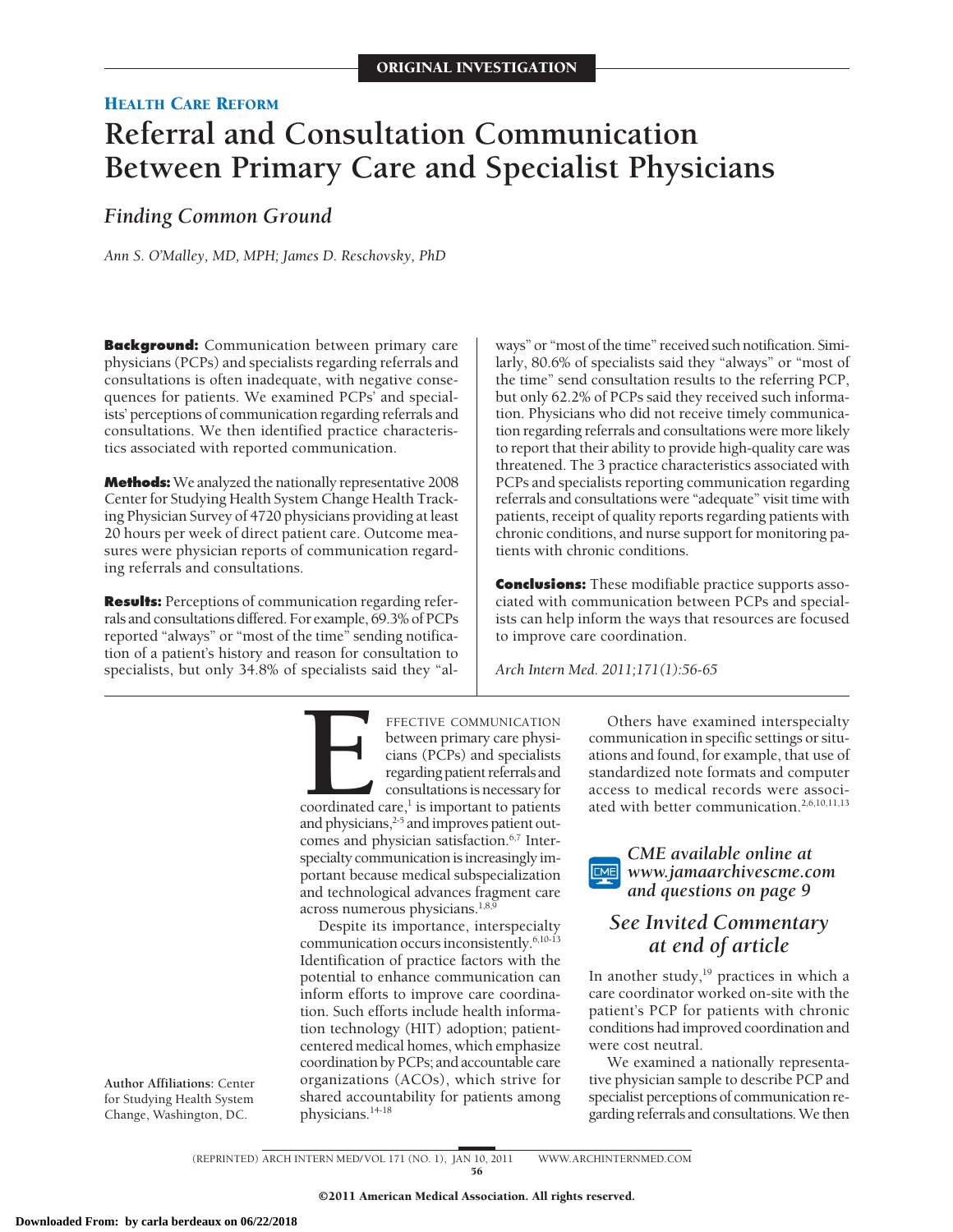identified practice characteristics associated with positive perceptions of interspecialty communication. We hypothesized that greater practice resources (including fewer time pressures), the presence of care management supports, and indicators of more established referral networks and integration would be associated with greater communication regarding referrals and consultations. We were particularly interested in 3 modifiable factors: adequacy of patient visit time (as a proxy for time for communication and practice resources), use of HIT to communicate regarding patients, and use of nonphysician staff to support care management.

### **METHODS**

## **SURVEY AND SAMPLE**

We analyzed a national stratified random sample of 4720 physicians from the 2008 Health System Change Health Tracking Physician Survey. Funded by the Robert Wood Johnson Foundation, it is the fifth in a series of nationally representative physician surveys conducted since 1996 by the Center for Studying Health System Change.<sup>20</sup> The sampling frame included active licensed allopathic and osteopathic physicians and was drawn from the American Medical Association master file. The mail survey achieved a 61.9% response rate. Characteristics of physicians who completed the survey and those who refused to participate were similar.<sup>20</sup> All survey items have been validated through successful use in other surveys or cognitive testing.

Respondents must have completed their medical training and provide direct patient care for at least 20 hours per week. Physicians with minimal direct patient contact (eg, radiologists, anesthesiologists, and pathologists), federal employees, and temporarily licensed foreign medical graduates were ineligible. Additional background information is available at http: //www.hschange.org/CONTENT/1085/. An institutional review board approved the survey and procedures.

The PCPs included family practice, general practice, general internal medicine, geriatric, internal medicine–pediatric, and general pediatric physicians. Before combining all specialists within 1 group, we analyzed several subgroups separately (eg, types of surgeons with differing needs to communicate with PCPs and cognitive vs procedural specialists).

## **OUTCOME MEASURES**

Care coordination requires that PCPs referring patients to specialists communicate timely, relevant patient information and the reason for the referral and that specialists communicate findings and recommendations back to the PCP.<sup>21</sup> Equally important is the receipt and recognition of this information by the respective parties.<sup>1</sup> On the basis of primary care and chronic care frameworks,<sup>1,22</sup> we examined factors hypothesized to influence these components of communication.

We used 4 questions adapted from the Primary Care Assessment Tool, Provider Survey.23 We asked PCPs, "When referring a patient to a specialist, how often do you send the specialist notification of the patient's history and the reason for consultation?" and "How often do you receive useful information about your referred patients from specialists?" We asked specialists, "When you see a patient referred to you by a PCP, how often do you receive notification of the patient's medical history and reason for consultation?" and "For patients who were referred to you by a PCP, how often do you send the PCP notification of the results of your consultation and advice to the patient?" Response options were

"always," "most of the time," "sometimes," "seldom or never," and "not applicable."

Reports of communication receipt reflect other physicians' sending behavior and the receiving organization's ability to get communications to the appropriate physician when needed. Thus, results regarding communication receipt may reflect the characteristics of physicians in the referral network and those of the receiving practice.

Independent variables of primary interest were organized conceptually into the 3 areas related to our hypotheses. We recognize that some (eg, practice type and size) might fit into all 3 areas.

## **PRACTICE RESOURCES AND TIME PRESSURES**

We asked physicians about the extent to which they thought they had adequate time to spend with their patients during office visits (Likert scale responses ranging from "agree strongly" to "disagree strongly") and the practices' payer mix (percentage of Medicare and Medicaid revenue). Because practices caring for patients with more complex and comorbid conditions face greater coordination challenges, we assessed whether the practice cared for patients with 1 or more of 4 prevalent and costly chronic conditions (eg, asthma, diabetes mellitus, depression, and congestive heart failure) and the percentage of the physician's patients with any chronic condition.

Other independent variables relevant to practice resources and physician time pressures were practice type and size and physician base compensation method. We also included physician reports of the importance of quality measures, patient satisfaction surveys, productivity, practice profiling, and practice financial performance in determining compensation (moderately or very important vs somewhat or not important).

## **PRACTICE SUPPORTS FOR CARE MANAGEMENT**

Practice supports for patients with chronic conditions indicate a capacity for care management and are hypothesized to be associated with communication in connection with consultations and referrals. These supports include (1) nonphysician patient educators, (2) nurse care managers, and (3) the receipt by the physician of quality reports regarding his/her patients with chronic conditions.<sup>22-24</sup> These items were asked of physicians in practices treating any 1 of 4 prevalent chronic conditions (eg, asthma, diabetes, congestive heart failure, or depression). In the logistic regression models, a dummy variable was included to capture physicians in practices that did not provide care for patients with any of these 4 conditions.

We also assessed the presence and use of HIT in the practice, focusing on elements with the potential to support communication and information sharing. After assessing them individually, we created a summary measure of 3 HIT tools most relevant to coordination: (1) whether the respondent's main practice uses an electronic medical record (EMR) (all paper, 0; part electronic, 1; and all electronic, 2); (2) whether the physician routinely used HIT for accessing patient notes, problem lists, and medication lists (no, 0; yes, 1); and (3) whether the physician routinely used HIT to exchange clinical data with other physicians (no, 0; yes, 1). We summed responses and then categorized them as high (3-4), partial (1-2), or none (0). The rate of e-mail use for communication with other physicians regarding patients was too low to be included in the analysis.

## **REFERRAL NETWORKS AND INDICATORS OF INTEGRATION**

We included proxy variables that helped capture the extent to which physicians have more vs less established referral networks with other physicians: physician years in practice  $(\leq 11,$ 

(REPRINTED) ARCH INTERN MED/ VOL 171 (NO. 1), JAN 10, 2011 WWW.ARCHINTERNMED.COM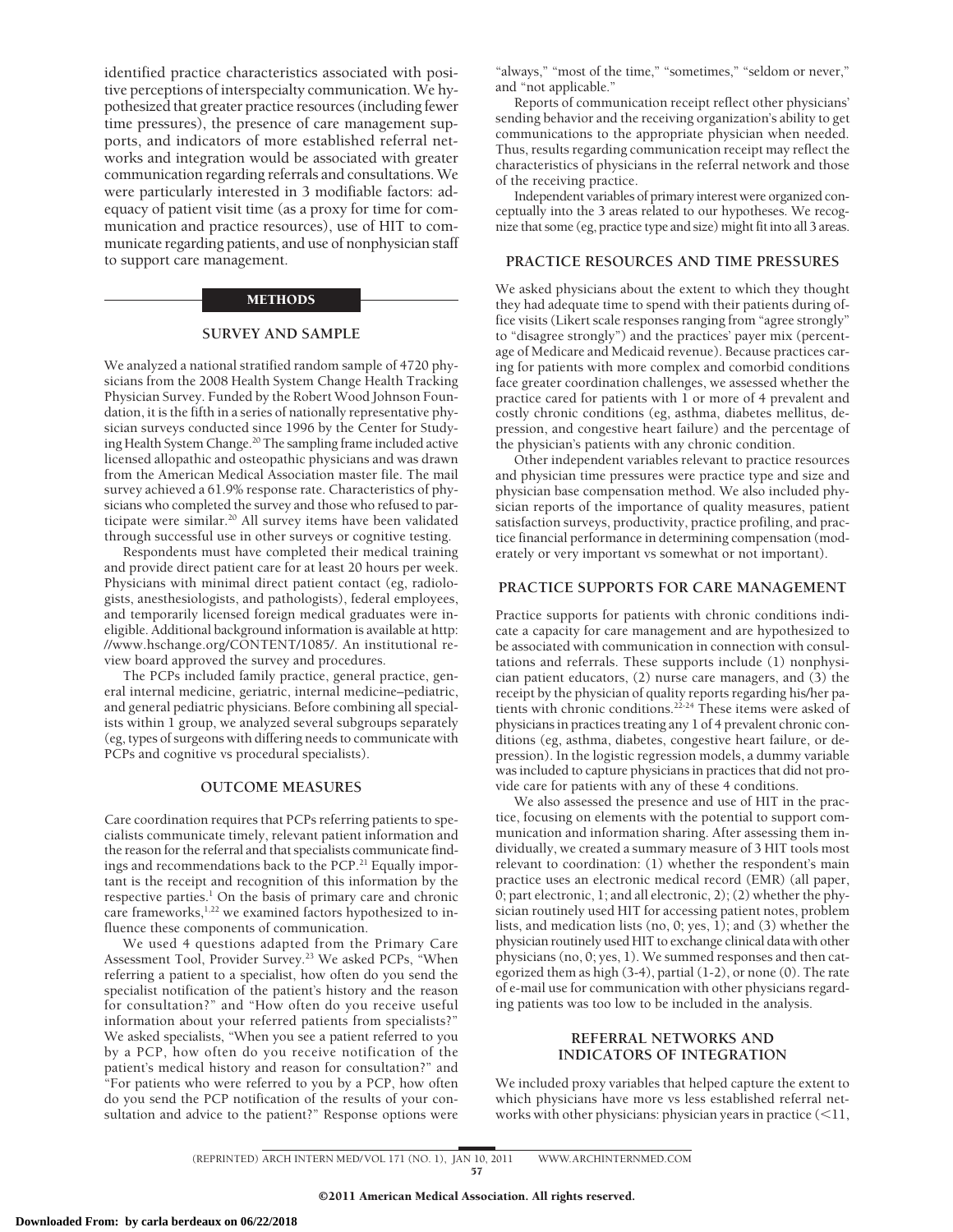11-20, 20), based on prior findings that physicians in practice longer have more established working relationships with other physicians; rural vs urban location; independent physician ownership; practice type (group or staff model health maintenance organization [HMO] vs community health center vs other practice types) and group practice size (number of physicians); number of managed care contracts; and percentage of practice revenue under capitation.

We controlled for additional physician factors, including sex, board certification, medical training location (United States or Canada vs elsewhere), and specialty.1,2,6,25 We also controlled for geographic region, physicians' assessment of "market competitiveness," and county ratio of PCP-to-specialist supply.

## **STATISTICAL ANALYSIS**

We examined univariate frequencies of all variables, correlations among independent variables, and the bivariate associations between independent and outcome variables. Tests for multiple comparisons of the bivariate proportions were conducted, and they did not differ significantly from the raw *P* values. On the basis of these analyses and the clinical and policy relevance of particular factors within the primary care and chronic care conceptual frameworks, we built logistic regression models. The goal of our multivariate logistic regressions was to examine the association between the key modifiable independent variables (eg, adequate time with patients) and each binary outcome (eg, sends information regarding a referral or consultation), adjusting for all other practice factors and potential confounders.

A separate logistic regression model was created for each of the 4 coordination outcome measures. Two of the models applied to PCPs and 2 applied to specialists. All 4 contained the same independent variables. To estimate the independent effects of physician, panel, and market characteristics, we entered nonmodifiable factors (physician sex; years in practice; board certification; location of training; practice type; percentage of patients in practice with chronic conditions; percentage of practice revenue from Medicare, Medicaid, and capitation; region; and urban status) into each logistic regression model as mutually exclusive categorical variables. After building these base models, variables that could theoretically affect communication and coordination of care were added one at a time (eg, revenue sources, factors affecting compensation, use of an EMR, use of nurse care managers for patients with chronic conditions, and whether the physician thought he or she had adequate time to spend with patients during visits). To assess the relative contributions of the key independent variables of interest on the outcomes and model fit, we performed the likelihood ratio test ( $\chi^2$  difference in the likelihood ratios) as each modifiable factor was added to the base model.

We assessed for interactions between key independent variables and relevant covariates with respect to the coordination measures; none were significant. Specialist subgroup results were consistent, with only minor differences in magnitude but not in direction of the associations; therefore, only combined specialist results are given.

We determined present adjusted percentages from final parsimonious models. Hosmer-Lemeshow tests indicated good fit of the data. Also, SUDAAN software, version 10.0 (Research Triangle Institute, Research Triangle Park, North Carolina) was used to analyze the data that were weighted for probability of selection and survey nonresponse. Unadjusted analyses were largely consistent with the multivariate logistic regression results and thus are not presented.

Finally, we calculated the predicted increase in interspecialty communication as each of the 4 key practice supports (HIT use, adequate visit time, quality reports regarding patients with chronic conditions, and a nurse care manager) is added for an average respondent, holding all other covariates at their means. These simulations are based on estimates from the multivariate logistic regression models.

## **RESULTS**

**Table 1** presents the sample characteristics. Primary care physicians aremorelikely than specialists to think that they do not have adequate time to spend with patients during office visits (39.3% vs 30.2%,*P*-.001). Specialists are significantly more likely to have no managed care contracts (14.1%) compared with PCPs (9.7%,*P*-.001).A higher percentage of specialists compared with PCPs have high HIT use (38.4%) vs  $35.5\%, P = .05$ ). A much higher percentage of PCPs (64.7%) receive reports on the quality of care for their patients with chronic conditions than do specialists  $(25.4\%, P \leq .001)$ .

The PCPs' and specialists' reports of the extent that they communicate with one another regarding patient referrals and consultations differed significantly (**Table 2**). Although 69.3% of PCPs reported that they "always" or "most of the time" send the specialist notification of a patient's history and reason for consultation at the time of referral, only 34.8% of specialists reported they "always" or "most of the time" receive such notification. Similarly, 80.6% of specialists said they "always" or "most of the time" send the referring PCP notification of the results of their consultation and advice to patients, whereas only 62.2% of PCPs reported they received such information. The PCPs and specialists who reported not consistently receiving communications regarding referrals and consultations were significantly more likely to report that their ability to provide highquality care was threatened because of failure to receive timely reports (**Table 3**). This finding suggests poor communication threatens quality of care and supports our outcome measures' content validity.

## **PRACTICE RESOURCES AND TIME PRESSURES**

For PCPs and specialists, "having adequate time to spend with patients during the office visit" was the factor with the greatest positive association with each communication outcome (**Table 4** and **Table 5**). Although physicians with higher proportions of patients with chronic conditions were more likely to report sending notification to their colleagues, they were also more likely to report that receipt of timely reports from other physicians was a problem (data not shown).

## **PRACTICE SUPPORTS FOR CARE MANAGEMENT**

Receipt of quality reports regarding patients with chronic conditions was positively associated with 3 of 4 outcomes (Table 4 and Table 5). The involvement of a nurse at the practice to help treat patients with chronic conditions was associated with greater receipt of communication regarding referrals and consultations. Use of HIT was associated with higher reports of receiving and sending communication by specialists but not by PCPs.

<sup>(</sup>REPRINTED) ARCH INTERN MED/ VOL 171 (NO. 1), JAN 10, 2011 WWW.ARCHINTERNMED.COM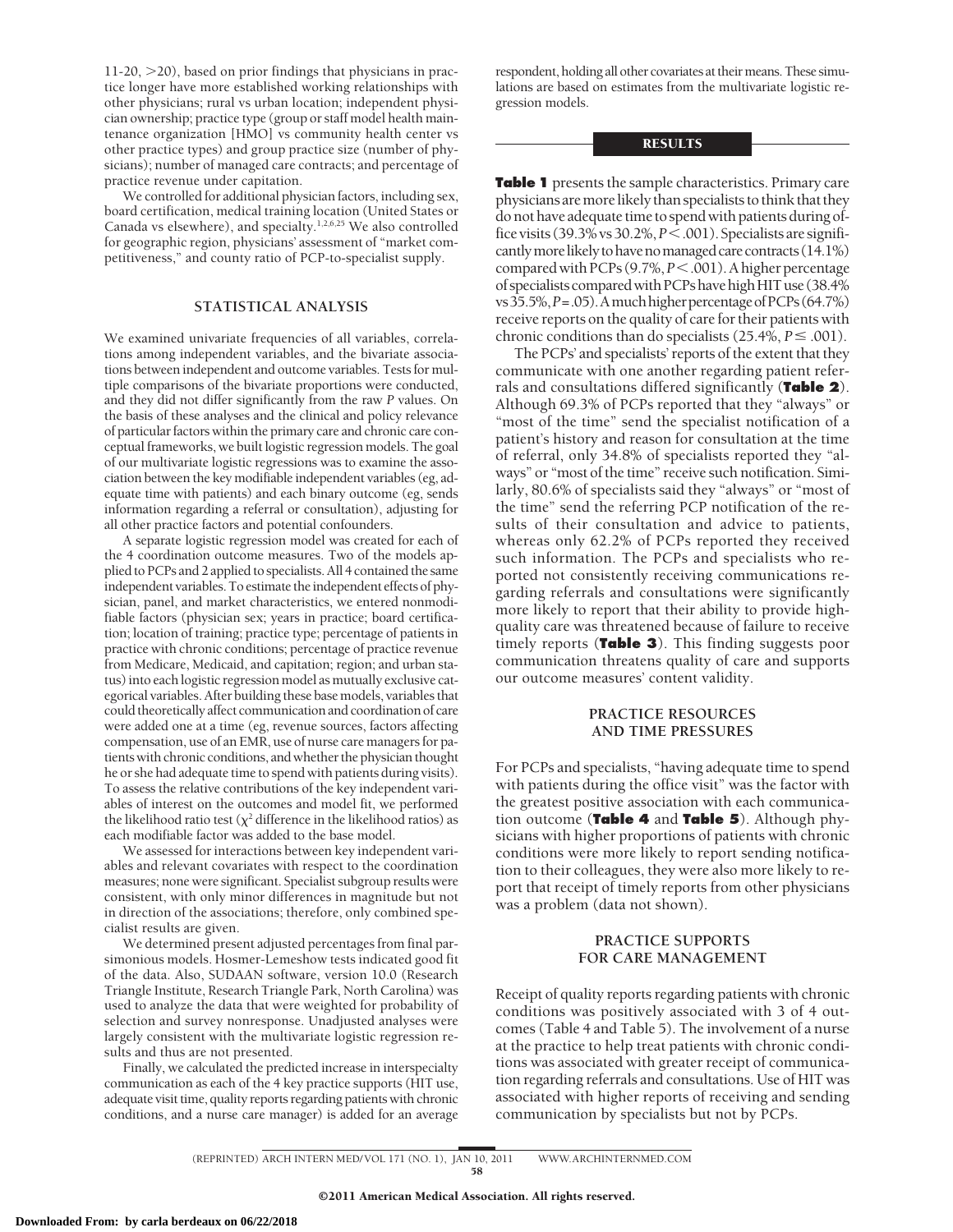| <b>Characteristic</b>                                                                                                                                                          | Total, %<br>$(N=4720)$ | PCPs, %<br>$(n=1804)$ | Specialists, %<br>$(n=2591)$ |
|--------------------------------------------------------------------------------------------------------------------------------------------------------------------------------|------------------------|-----------------------|------------------------------|
| Weighted physician population                                                                                                                                                  | 411784                 | 153488                | 228 847                      |
| Physician characteristic <sup>b</sup>                                                                                                                                          |                        |                       |                              |
| Sex                                                                                                                                                                            |                        |                       |                              |
| Male                                                                                                                                                                           | 72.5                   | 65.3                  | 77.1 <sup>c</sup>            |
| Female                                                                                                                                                                         | 27.4                   | 34.6                  | 22.8                         |
| Years in practice                                                                                                                                                              |                        |                       |                              |
| $\leq 10$                                                                                                                                                                      | 29.3                   | 31.7                  | 27.8 <sup>c</sup>            |
| $11 - 20$                                                                                                                                                                      | 31.8                   | 30.6                  | 32.6                         |
| >20                                                                                                                                                                            | 38.8                   | 37.6                  | 39.5                         |
| Practice resources and time pressures <sup>b</sup>                                                                                                                             |                        |                       |                              |
| Adequate time to spend with patients during visits                                                                                                                             |                        |                       |                              |
| <b>Disagree</b>                                                                                                                                                                | 33.8                   | 39.3                  | 30.2 <sup>c</sup>            |
| Agree somewhat                                                                                                                                                                 | 41.6                   | 40.5                  | 42.3                         |
| Agree strongly                                                                                                                                                                 | 24.7                   | 20.2                  | 27.5 <sup>c</sup>            |
| % of Patients with a chronic condition in physician's panel                                                                                                                    |                        |                       |                              |
| $<$ 25                                                                                                                                                                         | 26.3                   | 22.1                  | 29.0 <sup>c</sup>            |
| $25 - 50$                                                                                                                                                                      | 23.3                   | 24.9                  | 22.3 <sup>d</sup>            |
| >50                                                                                                                                                                            | 50.4                   | 53.1                  | 48.6 <sup>c</sup>            |
| Prevalent chronic conditions treated in practice, summary score <sup>e</sup>                                                                                                   |                        |                       |                              |
| 0                                                                                                                                                                              | 25.7                   | 1.9                   | 41.2 <sup>c</sup>            |
| 1                                                                                                                                                                              | 15.6                   | 6.6                   | 21.5 <sup>c</sup>            |
| $\overline{c}$                                                                                                                                                                 | 6.3                    | 6.5                   | 6.2                          |
| 3                                                                                                                                                                              | 8.3                    | 10.0                  | 7.3 <sup>c</sup>             |
| $\overline{4}$                                                                                                                                                                 | 43.9                   | 75.1                  | 23.8 <sup>c</sup>            |
| Primary compensation method                                                                                                                                                    |                        |                       |                              |
| Performance-adjusted salary <sup>f</sup>                                                                                                                                       | 43.7                   | 46.5                  | 42.0 <sup>c</sup>            |
| Fixed salary                                                                                                                                                                   | 24.7                   | 26.4                  | 23.6 <sup>d</sup>            |
|                                                                                                                                                                                | 6.2                    | 4.3                   | 7.4 <sup>c</sup>             |
| Shift or hourly pay                                                                                                                                                            |                        |                       | 21.6 <sup>c</sup>            |
| Share of practice revenue                                                                                                                                                      | 19.4                   | 16.0                  |                              |
| Other                                                                                                                                                                          | 5.8                    | 6.7                   | 5.2                          |
| <b>Revenue from Medicare</b>                                                                                                                                                   |                        |                       |                              |
| 0%-25%                                                                                                                                                                         | 44.3                   | 47.1                  | 42.5 <sup>c</sup>            |
| 26%-50%                                                                                                                                                                        | 38.4                   | 36.5                  | 39.7 <sup>d</sup>            |
| $\geq 51\%$                                                                                                                                                                    | 17.1                   | 16.3                  | 17.7                         |
| <b>Revenue from Medicaid</b>                                                                                                                                                   |                        |                       |                              |
| 0%-25%                                                                                                                                                                         | 78.7                   | 75.2                  | 81.0 <sup>c</sup>            |
| 26%-50%                                                                                                                                                                        | 14.2                   | 15.5                  | 13.4 <sup>d</sup>            |
| $\geq 51\%$                                                                                                                                                                    | 6.9                    | 9.1                   | 5.5 <sup>c</sup>             |
| Practice supports for care management <sup>b</sup>                                                                                                                             |                        |                       |                              |
| HIT use                                                                                                                                                                        |                        |                       |                              |
| High                                                                                                                                                                           | 37.3                   | 35.5                  | 38.4 <sup>d</sup>            |
| Partial                                                                                                                                                                        | 29.3                   | 26.3                  | 31.3 <sup>c</sup>            |
| None                                                                                                                                                                           | 33.4                   | 38.2                  | $30.3^\circ$                 |
| Receive reports regarding quality of care for your patients with chronic conditions                                                                                            |                        |                       |                              |
| Yes                                                                                                                                                                            | 40.8                   | 64.7                  | $25.4^{\circ}$               |
| No                                                                                                                                                                             | 59.2                   | 35.3                  | 74.6 <sup>c</sup>            |
| Staff support for chronic care management: availability and type of other staff to help educate                                                                                |                        |                       |                              |
| and coordinate care for patients with chronic conditions <sup>9</sup>                                                                                                          |                        |                       |                              |
| None                                                                                                                                                                           | 35.7                   | 46.7                  | 28.5                         |
| Clinical assistants or nurses help educate patients about chronic conditions, but no nurse<br>care managers to monitor and coordinate care of patients with chronic conditions | 14.8                   | 22.4                  | 9.9 <sup>c</sup>             |
| Nurse care manager for patients with chronic conditions                                                                                                                        | 23.7                   | 29.0                  | 20.3 <sup>c</sup>            |
| No patients with any of the 4 chronic conditions                                                                                                                               | 25.4                   | 1.9                   | 41.3 <sup>c</sup>            |

*(continued)*

## **REFERRAL NETWORKS AND INDICATORS OF INTEGRATION**

Physicians who have practiced 20 years or more and physicians in small and nonmetropolitan areas report sending and receiving communication regarding referrals and consultations at higher rates than their counterparts, regardless of specialty. The PCPs in group- and staffmodel HMOs, community health centers, and hospital or medical school practices report sending referral information to specialists at higher rates than counterparts in group practices (Table 4). Among PCPs, reports of sending communication to specialists decreased as the number of managed care contracts increased (Table 4). For specialists, this association was in the opposite direction.

(REPRINTED) ARCH INTERN MED/ VOL 171 (NO. 1), JAN 10, 2011 WWW.ARCHINTERNMED.COM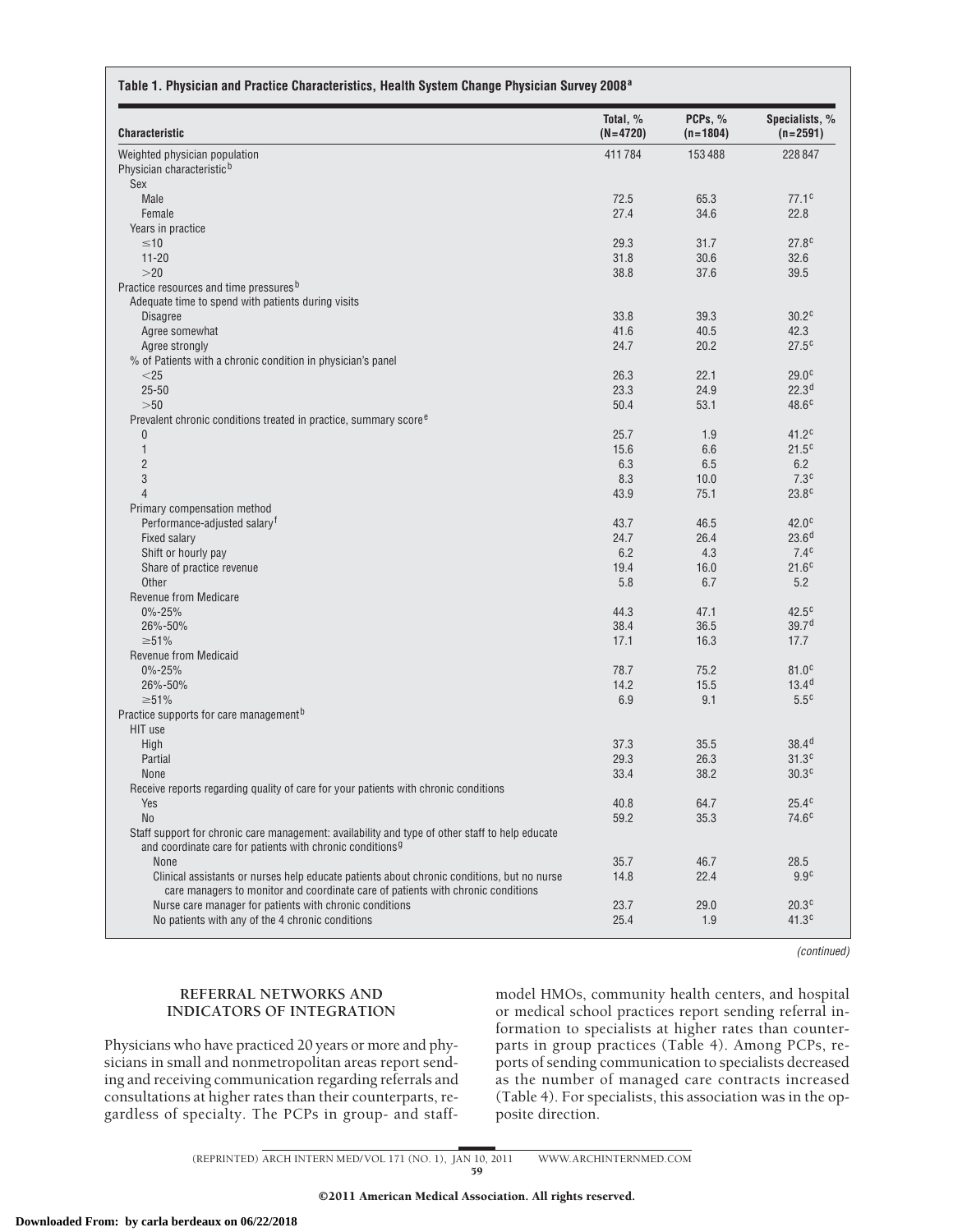| <b>Characteristic</b>                                        | Total, %<br>$(N=4720)$ | PCPs, %<br>$(n=1804)$ | Specialists, %<br>$(n=2591)$ |
|--------------------------------------------------------------|------------------------|-----------------------|------------------------------|
| Referral networks and indicators of integration <sup>b</sup> |                        |                       |                              |
| Type and size of practice                                    |                        |                       |                              |
| 1-2 physicians                                               | 31.9                   | 34.6                  | 30.2 <sup>c</sup>            |
| 3-10 physicians                                              | 24.4                   | 25.2                  | 23.9                         |
| $\geq$ 11 physicians                                         | 15.5                   | 16.5                  | 14.9                         |
| HMO, staff, or group                                         | 3.5                    | 4.6                   | 2.8 <sup>c</sup>             |
| <b>CHC</b>                                                   | 3.1                    | 4.8                   | 2.0 <sup>c</sup>             |
| Hospital                                                     | 13.0                   | 9.3                   | 15.5 <sup>c</sup>            |
| Medical school or other                                      | 8.3                    | 4.7                   | 10.5 <sup>c</sup>            |
| No. of managed care contracts <sup>h</sup>                   |                        |                       |                              |
| $\bf{0}$                                                     | 12.4                   | 9.7                   | 14.1 <sup>c</sup>            |
| $1 - 4$                                                      | 18.2                   | 20.1                  | 17.0 <sup>c</sup>            |
| $5-9$                                                        | 26.2                   | 28.0                  | 25.1 <sup>d</sup>            |
| $\geq 10$                                                    | 43.0                   | 42.2                  | 43.7                         |
| Revenue under capitation <sup>c</sup>                        |                        |                       |                              |
| $0\%$                                                        | 60.1                   | 48.7                  | 67.5                         |
| 1%-25%                                                       | 23.8                   | 30.0                  | 19.9                         |
| 26%-100%                                                     | 16.0                   | 21.4                  | 12.6                         |
| Practice location, urban status                              |                        |                       |                              |
| Large MSA ( $\geq$ 1 million)                                | 60.3                   | 57.9                  | 61.9                         |
| Small MSA $(<1$ million)                                     | 29.3                   | 27.8                  | 30.3                         |
| Non-MSA                                                      | 10.2                   | 14.2                  | 7.7 <sup>c</sup>             |

Abbreviations: CHC, community health center; HIT, health information technology; HMO, health maintenance organization; MSA, metropolitan statistical area; PCPs, primary care physicians.<br><sup>a</sup>Data Source: Center for Studying Health System Change 2008 Health Tracking Physician Survey.

**b** Percentages are weighted to be nationally representative.<br><sup>c</sup> Indicates a significant difference between PCPs and specialists for that category of the physician or practice characteristic ( $P \le 0.01$ ).

 $dP \leq 0.05$ .<br><sup>e</sup> Practice Panel Chronic Condition Summary Score ranging from 0 (treats none of these) to 4 (treats all of these). The 4 conditions are asthma, diabetes mellitus, clinical depression, and congestive heart failure.

Salary adjusted for performance (eg, own productivity, practice's financial performance, quality measures, or practice profiling).

<sup>g</sup> The 4 prevalent chronic conditions are asthma, diabetes mellitus, clinical depression, and congestive heart failure.

h Managed care contracts were defined for the respondents as contracts with health plans, such as HMOs, preferred provider organizations, independent

practice associations, and point-of-service plans, that use financial incentives or specific controls to encourage use of specific physicians associated with the plan.

## **Table 2. Contrast in PCPs' and Specialists' Perceptions of Communication Regarding Referrals and Consultations, Health System Change Physician Survey 2008<sup>a</sup>**

|                            |                     | <b>PCP to Specialist Communication Regarding</b><br>Patient History and Consultation Reason, % | <b>Specialist to PCP Communication Regarding</b><br>Consultation Results and Advice to Patient, % |                       |  |
|----------------------------|---------------------|------------------------------------------------------------------------------------------------|---------------------------------------------------------------------------------------------------|-----------------------|--|
| <b>Frequency</b>           | <b>PCPs Sending</b> | <b>Specialists Receiving</b>                                                                   | <b>Specialists Sending</b>                                                                        | <b>PCPs Receiving</b> |  |
| Always or most of the time | 69.3                | 34.8                                                                                           | 80.6                                                                                              | 62.2                  |  |
| Sometimes                  | 25.6                | 45.3                                                                                           | 15.4                                                                                              | 35.0                  |  |
| Seldom or never            |                     | 19.9                                                                                           | 4.0                                                                                               | 2.8                   |  |

Abbreviation: PCP, primary care physician.

aData source: Center for Studying Health System Change 2008 Health Tracking Physician Survey. Percentages are weighted to be nationally representative of the physician population in the United States providing direct patient care for at least 20 hours per week.

No significant associations were found between "the importance of factors affecting compensation" (eg, quality measures) and the outcomes. A rerun of models excluding physicians in institutional settings (eg, staffmodel HMOs and hospitals) did not change these results. Physician income, practice ownership, board certification, and county ratio of primary care to specialist physicians were also not consistently associated with physicians' communication (data not shown).

The **Figure** illustrates the predicted increase in interspecialty communication as each of the 4 key practice supports (HIT use, adequate visit time, quality reports regarding patients with chronic conditions, and a nurse care manager) is added for an average respondent. For example, PCPs with all 4 practice supports would increase their reported sending of referral communication from 63.9% to 82.7%, relative to PCPs with none of the 4 supports.

## **COMMENT**

To our knowledge, ours is the first nationally representative study of physicians to describe interspecialty communication regarding consultations and referrals. The

(REPRINTED) ARCH INTERN MED/ VOL 171 (NO. 1), JAN 10, 2011 WWW.ARCHINTERNMED.COM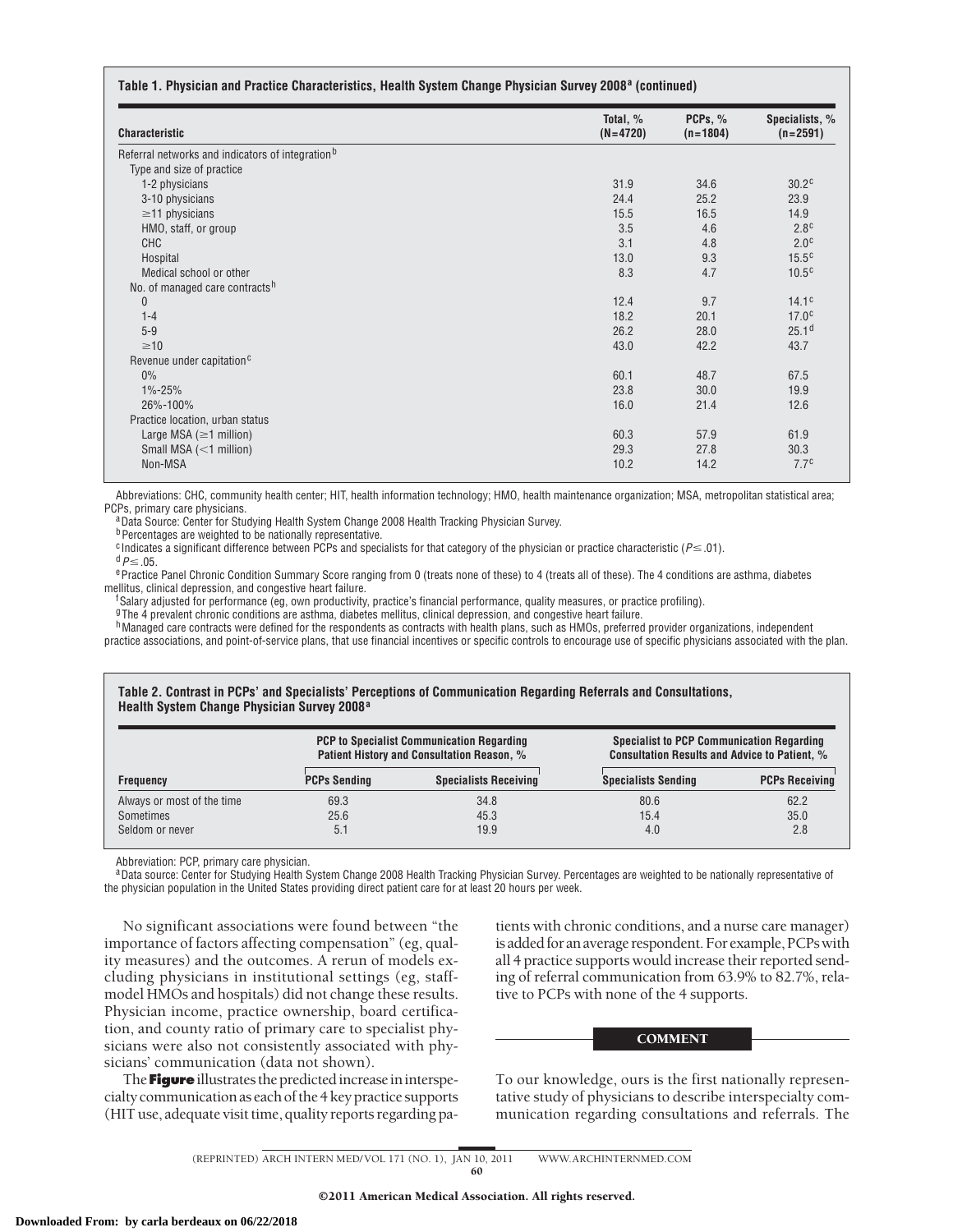results suggest much room for improvement. The PCPs and specialists reporting inconsistent receipt of communications from other physicians were significantly more likely to report that their ability to provide high-quality care was threatened because of failure to receive timely reports.

The significant differences in PCPs' and specialists' perceptions of the extent to which they communicate with one another regarding referrals and consultations may have various causes, including overstatement of sending behaviors and understatement of receipt. Although our questions asked specifically about patients referred by PCPs, specialists may have misattributed some patient self-referrals as PCP referrals. In addition, process failures, such as late or misdirected reports and reports not placed in the patient's record in a timely fashion at the recipient practice, may affect responses regarding receipt despite timely sending.

## **MODIFIABLE FACTORS CONSISTENTLY ASSOCIATED WITH INTERSPECIALTY COMMUNICATION**

## **Practice Resources and Time Pressures**

The factor most consistently and strongly associated with interspecialty communication was "adequate time with a patient during the office visit." In addition, PCPs were more likely to believe that they do not have adequate time to spend with patients during office visits than were specialists. This likely occurred because of the complex nature of primary care, which involves longitudinal care over time and coordination of a patient's care across various conditions.<sup>1</sup> Increased administrative burden (eg, health plan prior authorizations) and decreasing reimbursements create pressures for physicians to see more patients<sup>26</sup> and decrease the time available for effective communications regarding referrals and consultations during and after the visit. The average primary care face-to-face visit lasts 10.7 to 18.7 minutes, depending on the assessment method,<sup>27,28</sup> and time pressures during the visit result in lower-quality care, including poorer patient and physician care experiences.29,30 Our findings complement these prior studies. With more encounter time, the physician and staff can focus more completely on the patient's needs, which may include initiating referral and consultation communication and retrieving reports from other physicians.

Overall, payment factors, as measured by this survey, had inconsistent and little association with interspecialty communication. Most current compensation methods do not incentivize communication. Practice supports may be more important to facilitating interspecialty communication, at least in the predominant feefor-service environment.

#### **Care Management Supports**

The positive association between receipt of quality reports regarding patients with chronic conditions and interspecialty communication regarding referrals and consultations suggests the potential benefits of providing perfor-

#### **Table 3. Receipt of Useful Reports From Other Physicians<sup>a</sup>**

|                                                                                       | <b>Not Getting Timely Reports From Other</b><br><b>Physicians Is a Problem Limiting My</b><br>Ability to Provide High-Quality Care, % |                         |                                |  |  |
|---------------------------------------------------------------------------------------|---------------------------------------------------------------------------------------------------------------------------------------|-------------------------|--------------------------------|--|--|
| <b>Type and Frequency</b>                                                             | Not a<br>Problem                                                                                                                      | <b>Minor</b><br>Problem | <b>Major</b><br><b>Problem</b> |  |  |
| PCP gets report back from<br>specialists to whom he or<br>she referred patient        |                                                                                                                                       |                         |                                |  |  |
| Always or most of time                                                                | 33.7                                                                                                                                  | 58.7                    | 7.5                            |  |  |
| Sometimes                                                                             | 11.8                                                                                                                                  | 61.1                    | 27.1                           |  |  |
| Seldom or never<br>Specialist gets report from<br>the PCP who referred the<br>patient | 81                                                                                                                                    | 40.8                    | 51.0                           |  |  |
| Always or most of time                                                                | 37.7                                                                                                                                  | 56.1                    | 6.2                            |  |  |
| Sometimes                                                                             | 217                                                                                                                                   | 64.4                    | 13.9                           |  |  |
| Seldom or never                                                                       | 20.8                                                                                                                                  | 58.2                    | 20.9                           |  |  |

Abbreviation: PCP, primary care physician.

 $a$  *P* < .001 for the 2 bivariate comparisons based on  $\chi^2$  statistics.

mance feedback to physicians. Such feedback may help identify gaps in care and spur physicians to communicate with others sharing care for patients. Practice environments where quality reports are generated may also have cultures or mechanisms to facilitate referral and consultation reports or follow-up when communications are not received.

It is notable that significantly fewer specialists received quality reports compared with PCPs for their patients with chronic conditions. Given the positive association between quality report receipt and communication levels between PCPs and specialists, increased attention to providing specialists with such quality reports might be indicated. In addition, incorporating interphysician communication measures into such reports might help improve coordination.

The association between having a nurse in the practice help coordinate care for patients with chronic conditions and greater receipt of interspecialty communication may reflect efforts by the nurse to reach out to other practices to obtain referral or consultation letters. This is a particularly important function for overwhelmed practices, although few have the resources to provide nurse care managers and few payers compensate for this. Even in primary care practices that lack nurse care managers, the presence of nonphysician staff to educate patients with chronic conditions was beneficially associated with the sending of reports from one practice to another.

The positive association between HIT use and sending or receiving information among specialists, but not among PCPs, may reflect that specialists are more likely to work in large or institutional settings with available HIT.31 Use of HIT in this national sample was higher than prior estimates,<sup>32</sup> which used different measures of HIT use, but closer to a recent publication of data from the National Ambulatory Medical Care Survey, which found that 41.5% of physicians reported using all or partial EMR systems.<sup>33</sup> Outside large integrated health care systems and large multispecialty groups, however, lack of interoperability, current EMR design, and lim-

<sup>(</sup>REPRINTED) ARCH INTERN MED/ VOL 171 (NO. 1), JAN 10, 2011 WWW.ARCHINTERNMED.COM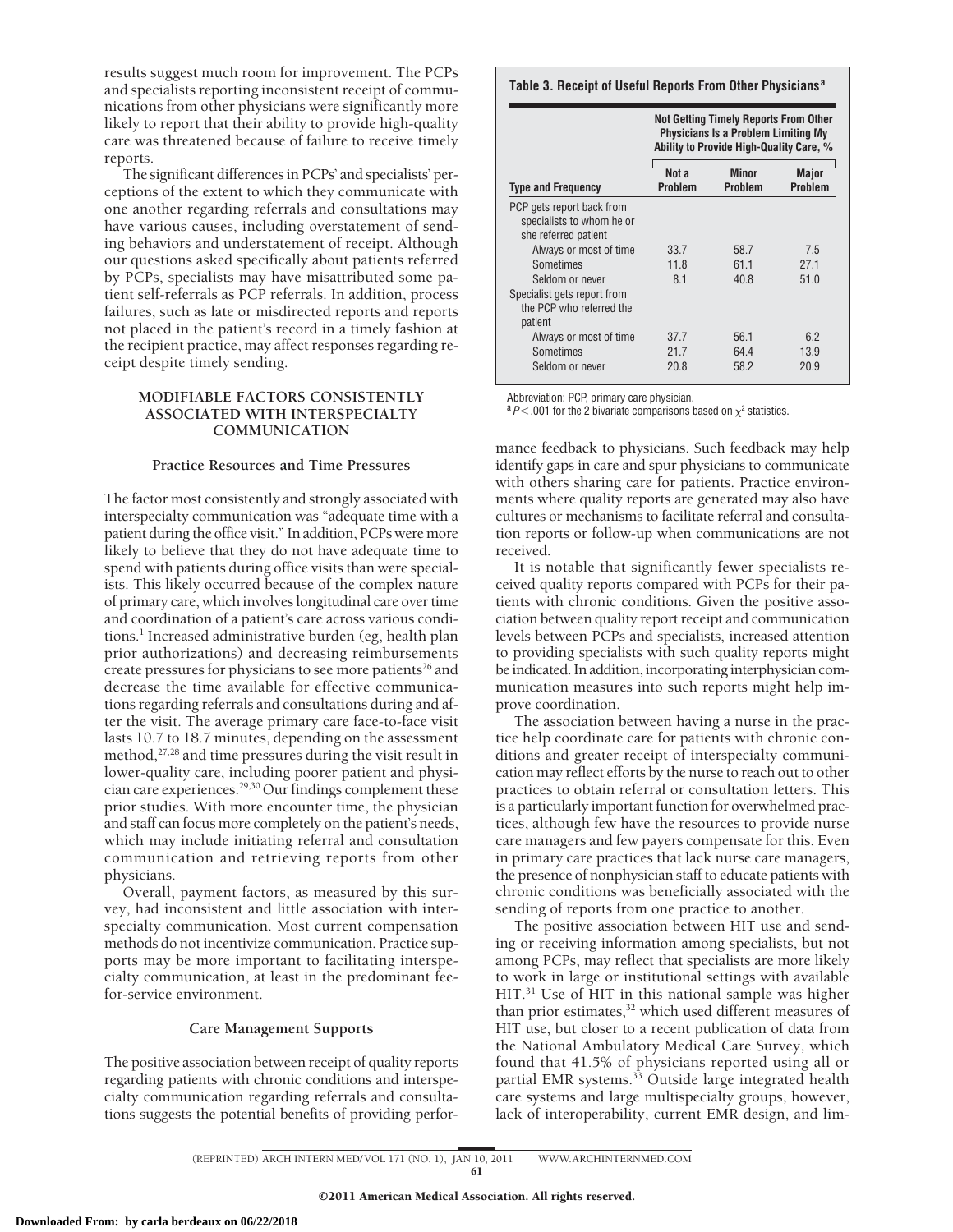| Table 4. Practice Supports and Associations With PCPs and Specialists "Always" or "Most of the Time" Sending Notification |
|---------------------------------------------------------------------------------------------------------------------------|
| Regarding Patient Referrals and Consultations, Health System Change Physician Survey 2008 <sup>a</sup>                    |

| <b>Physician and Practice Characteristic</b>                                                                                                                                         | <b>PCP Sends Specialist Notification</b><br>of Patient's History and Reason<br>for Consultation, % $(n=1804)$ | P<br>Value | <b>Specialist Sends PCP</b><br><b>Notification of Results of</b><br>Consultation, $% (n=2591)$ | $\overline{P}$<br>Value |
|--------------------------------------------------------------------------------------------------------------------------------------------------------------------------------------|---------------------------------------------------------------------------------------------------------------|------------|------------------------------------------------------------------------------------------------|-------------------------|
| Weighted physician population                                                                                                                                                        | 153488                                                                                                        |            | 228 847                                                                                        |                         |
| Practice resources and time pressures                                                                                                                                                |                                                                                                               |            |                                                                                                |                         |
| Adequate time with patients during visit                                                                                                                                             |                                                                                                               |            |                                                                                                |                         |
| <b>Disagree</b>                                                                                                                                                                      | 65.2                                                                                                          | Reference  | 77.5                                                                                           | Reference               |
| Agree somewhat                                                                                                                                                                       | 69.3                                                                                                          | .04        | 81.7                                                                                           | .03                     |
| Agree strongly                                                                                                                                                                       | 74.3                                                                                                          | .004       | 82.7                                                                                           | .02                     |
| Type and size of practice                                                                                                                                                            |                                                                                                               |            |                                                                                                |                         |
| 1-2 physicians                                                                                                                                                                       | 67.1                                                                                                          | Reference  | 78.1                                                                                           | Reference               |
| 3-10 physicians                                                                                                                                                                      | 66.0                                                                                                          | .73        | 86.1                                                                                           | < 0.01                  |
| $\geq$ 11 physicians                                                                                                                                                                 | 64.3                                                                                                          | .41        | 85.0                                                                                           | .006                    |
| HMO, staff, or group                                                                                                                                                                 | 81.7                                                                                                          | .02        | 70.3                                                                                           | .31                     |
| CHC                                                                                                                                                                                  | 77.7                                                                                                          | .04        | 55.8                                                                                           | .005                    |
| Hospital or medical school                                                                                                                                                           | 78.8                                                                                                          | .04        | 80.5                                                                                           | .17                     |
| <b>Compensation method</b>                                                                                                                                                           |                                                                                                               |            |                                                                                                |                         |
| Performance-adjusted salary <sup>b</sup>                                                                                                                                             | 65.8                                                                                                          | .65        | 84.2                                                                                           | .01                     |
| Fixed salary                                                                                                                                                                         | 70.6                                                                                                          | .48        | 79.5                                                                                           | .92                     |
| Shift or hourly                                                                                                                                                                      | 79.3                                                                                                          | .13        | 64.6                                                                                           | .002                    |
| Share of revenue                                                                                                                                                                     | 68.6                                                                                                          | Reference  | 79.5                                                                                           | Reference               |
| Practice supports for care management                                                                                                                                                |                                                                                                               |            |                                                                                                |                         |
| HIT use                                                                                                                                                                              |                                                                                                               |            |                                                                                                |                         |
| High                                                                                                                                                                                 | 71.8                                                                                                          | .17        | 82.8                                                                                           | .01                     |
| Partial                                                                                                                                                                              | 64.6                                                                                                          | .20        | 81.0                                                                                           | 14                      |
| <b>None</b>                                                                                                                                                                          | 68.7                                                                                                          | Reference  | 77.8                                                                                           | Reference               |
| Receive quality reports on your patients with chronic                                                                                                                                |                                                                                                               |            |                                                                                                |                         |
| conditions                                                                                                                                                                           |                                                                                                               |            |                                                                                                |                         |
| <b>Yes</b>                                                                                                                                                                           | 71.3                                                                                                          | .002       | 82.3                                                                                           | .19                     |
| <b>No</b>                                                                                                                                                                            | 63.5                                                                                                          | Reference  | 80.0                                                                                           | Reference               |
| Staff support: availability and type of nonphysician staff<br>to help educate and coordinate care for patients with<br>chronic conditions <sup>c</sup>                               |                                                                                                               |            |                                                                                                |                         |
| <b>None</b>                                                                                                                                                                          | 65.3                                                                                                          | Reference  | 74.6                                                                                           | Reference               |
| Clinical assistants or nurses help educate patients<br>about chronic conditions, but no nurse care<br>managers to monitor and coordinate care of<br>patients with chronic conditions | 73.0                                                                                                          | .006       | 79.5                                                                                           | .14                     |
| Nurse care manager for patients with chronic<br>conditions                                                                                                                           | 70.3                                                                                                          | .09        | 75.3                                                                                           | .81                     |
| Referral networks and indicators of integration<br>Years in practice                                                                                                                 |                                                                                                               |            |                                                                                                |                         |
| $\leq 10$                                                                                                                                                                            | 64.2                                                                                                          | Reference  | 78.7                                                                                           | Reference               |
| $11 - 20$                                                                                                                                                                            | 68.5                                                                                                          | .16        | 80.5                                                                                           | .37                     |
| >20                                                                                                                                                                                  | 72.7                                                                                                          | .004       | 82.3                                                                                           | .09                     |
| No. of managed care contracts                                                                                                                                                        |                                                                                                               |            |                                                                                                |                         |
| $0 - 4$                                                                                                                                                                              | 73.0                                                                                                          | Reference  | 77.5                                                                                           | Reference               |
| $5 - 9$                                                                                                                                                                              | 66.9                                                                                                          | .04        | 83.3                                                                                           | .008                    |
| $\geq 10$                                                                                                                                                                            | 67.4                                                                                                          | .05        | 81.5                                                                                           | .03                     |

Abbreviations: CHC, community health center; HIT, health information technology; HMO, health maintenance organization; MSA, metropolitan statistical area;

a Data source: Center for Studying Health System Change 2008 Health Tracking Physician Survey. All percentages are weighted to be nationally representative estimates. Percentages are from multivariate logistic regressions and are adjusted for all the variables in the table and for physician age, sex, board certification status, location of medical training (in US/Canada vs other country), percentage of patient panel with chronic conditions, percentage of practice revenue from Medicare and Medicaid, % of practice revenue under capitation, census region (northeast, south, midwest, or west) and urban status (large metropolitan MSA, small MSA, or non-MSA). HIT summary score reflects whether (1) main practice uses an electronic medical record; (2) information technology is used for<br>accessing patient notes, problem list, and medication list; (3) informa

<sup>b</sup> Salary adjusted for performance (eg, own productivity, practice's financial performance, quality measures, and practice profiling). cThe 4 prevalent chronic conditions are asthma, diabetes mellitus, depression, and congestive heart failure. A separate dummy category is present for

respondents who do not routinely provide care for any of these 4 conditions in their practice.

ited clinical processes and reimbursement for coordination limit the extent to which present-day EMRs are used for communication between primary care and specialist practices.<sup>34</sup>

## **Referral Networks and Integration**

The PCPs with greater administrative burden, as represented by more managed care contracts, reported lower

(REPRINTED) ARCH INTERN MED/ VOL 171 (NO. 1), JAN 10, 2011 WWW.ARCHINTERNMED.COM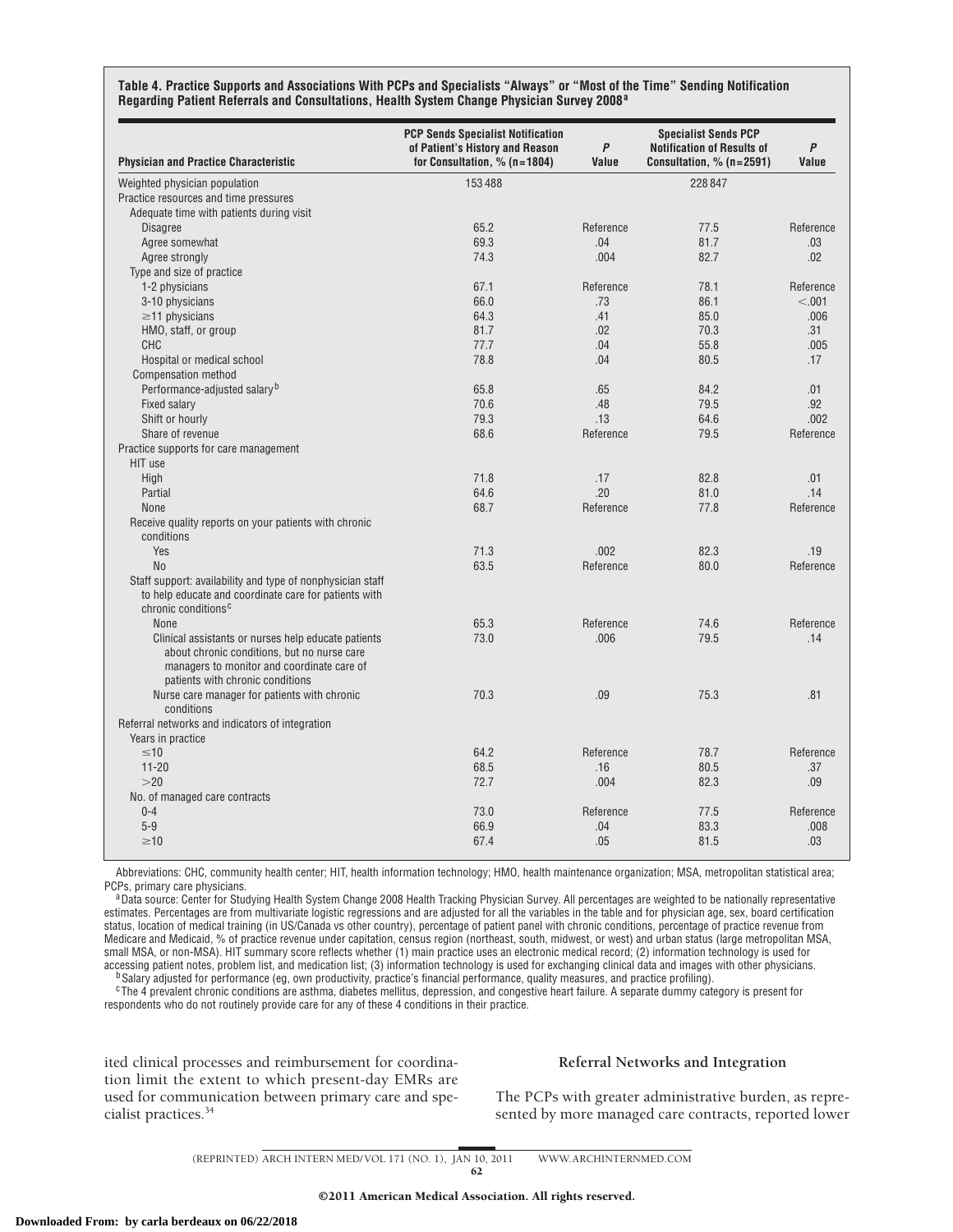| Table 5. Practice Supports and Associations With Specialists and PCPs "Always" or "Most of the Time" Receiving Communication |  |
|------------------------------------------------------------------------------------------------------------------------------|--|
| Regarding Referrals and Consultations, Health System Change Physician Survey 2008ª                                           |  |

| <b>Physician and Practice Characteristic</b>               | <b>Specialist Receives Notification</b><br><b>Regarding Patient's History and</b><br>Reason for Consultation, % (n=1804) | $\boldsymbol{P}$<br>Value | <b>PCP Receives Useful</b><br><b>Information Back From</b><br>Specialists, $% (n=2591)$ | P<br>Value |
|------------------------------------------------------------|--------------------------------------------------------------------------------------------------------------------------|---------------------------|-----------------------------------------------------------------------------------------|------------|
| Weighted physician population                              | 153488                                                                                                                   |                           | 228 847                                                                                 |            |
| Practice resources and time pressures                      |                                                                                                                          |                           |                                                                                         |            |
| Adequate time with patients during visit                   |                                                                                                                          |                           |                                                                                         |            |
| <b>Disagree</b>                                            | 28.3                                                                                                                     | Reference                 | 57.9                                                                                    | Reference  |
| Agree somewhat                                             | 34.0                                                                                                                     | .01                       | 62.6                                                                                    | .08        |
| Agree strongly                                             | 41.5                                                                                                                     | < .001                    | 68.0                                                                                    | .007       |
| Type and size of practice                                  |                                                                                                                          |                           |                                                                                         |            |
| 1-2 Physicians                                             | 33.7                                                                                                                     | Reference                 | 59.6                                                                                    | Reference  |
| 3-10 Physicians                                            | 32.8                                                                                                                     | .76                       | 64.6                                                                                    | .26        |
| $\geq$ 11 Physicians                                       | 37.5                                                                                                                     | .21                       | 68.9                                                                                    | .05        |
| HMO, staff, or group                                       | 57.0                                                                                                                     | .003                      | 68.8                                                                                    | .17        |
| CHC                                                        | 17.9                                                                                                                     | .06                       | 50.8                                                                                    | .07        |
| Hospital or medical school                                 | 33.7                                                                                                                     | .91                       | 53.1                                                                                    | .12        |
| <b>Compensation method</b>                                 |                                                                                                                          |                           |                                                                                         |            |
| Performance-adjusted salary <sup>b</sup>                   | 33.8                                                                                                                     | .82                       | 61.2                                                                                    | .34        |
| Fixed salary                                               | 39.7                                                                                                                     | .03                       | 62.8                                                                                    | .25        |
| Shift or hourly                                            | 28.2                                                                                                                     | .37                       | 55.0                                                                                    | .62        |
| Share of revenue                                           | 32.5                                                                                                                     | Reference                 | 59.7                                                                                    | Reference  |
| Practice supports for care management                      |                                                                                                                          |                           |                                                                                         |            |
| HIT use                                                    |                                                                                                                          |                           |                                                                                         |            |
| High                                                       | 40.8                                                                                                                     | < .001                    | 63.8                                                                                    | .25        |
| Partial                                                    | 31.9                                                                                                                     | .28                       | 61.2                                                                                    | .65        |
| <b>None</b>                                                | 29.0                                                                                                                     | Reference                 | 60.3                                                                                    | Reference  |
| Receive quality reports regarding your patients with       |                                                                                                                          |                           |                                                                                         |            |
| chronic conditions                                         |                                                                                                                          |                           |                                                                                         |            |
| Yes                                                        | 40.3                                                                                                                     | .003                      | 65.7                                                                                    | < .001     |
| <b>No</b>                                                  | 32.3                                                                                                                     | Reference                 | 54.0                                                                                    | Reference  |
| Staff support: availability and type of nonphysician staff |                                                                                                                          |                           |                                                                                         |            |
| to help educate and coordinate care for patients with      |                                                                                                                          |                           |                                                                                         |            |
| chronic conditions <sup>c</sup>                            |                                                                                                                          |                           |                                                                                         |            |
| <b>None</b>                                                | 30.6                                                                                                                     | Reference                 | 59.3                                                                                    | Reference  |
| Clinical assistants or nurses help educate patients        | 30.5                                                                                                                     | .99                       | 61.1                                                                                    | .57        |
| about chronic conditions, but no nurse care                |                                                                                                                          |                           |                                                                                         |            |
| managers to monitor and coordinate care of                 |                                                                                                                          |                           |                                                                                         |            |
| patients with chronic conditions                           |                                                                                                                          |                           |                                                                                         |            |
| Nurse care manager for patients with chronic               | 37.0                                                                                                                     | .03                       | 66.7                                                                                    | .01        |
| conditions                                                 |                                                                                                                          |                           |                                                                                         |            |
| Referral networks and indicators of integration            |                                                                                                                          |                           |                                                                                         |            |
| Years in practice                                          |                                                                                                                          |                           |                                                                                         |            |
| $\leq 10$                                                  | 33.4                                                                                                                     | Reference                 | 60.1                                                                                    | Reference  |
| $11 - 20$                                                  | 33.8                                                                                                                     | .77                       | 60.0                                                                                    | .75        |
| >20                                                        | 35.4                                                                                                                     | .31                       | 64.7                                                                                    | .17        |
| No. of managed care contracts                              |                                                                                                                          |                           |                                                                                         |            |
| $0 - 4$                                                    | 35.1                                                                                                                     | Reference                 | 61.2                                                                                    | Reference  |
| $5 - 9$                                                    | 37.1                                                                                                                     | .49                       | 60.6                                                                                    | .83        |
| $\geq 10$                                                  | 32.3                                                                                                                     | .23                       | 62.8                                                                                    | .67        |
|                                                            |                                                                                                                          |                           |                                                                                         |            |

Abbreviations: CHC, community health center; HIT, health information technology; HMO, health maintenance organization; MSA, metropolitan statistical area;

a Data Source: Center for Studying Health System Change 2008 Health Tracking Physician Survey. All percentages are weighted to be nationally representative estimates. All percentages are from multivariate logistic regressions and are adjusted for all the variables in the table and for physician age, sex, board certification status, location of medical training (in US/Canada vs other country), percentage of patient panel with chronic conditions, percentage of practice revenue from Medicare and Medicaid, percentage of practice revenue under capitation, census region (northeast, south, midwest, or west) and urban status (large MSA, small MSA, or non-MSA). HIT summary score reflects whether (1) main practice uses an electronic medical record; (2) information technology is used for accessing<br>patient notes, problem list, and medication list; (3) information t

<sup>b</sup> Salary adjusted for performance (eg, own productivity, practice's financial performance, quality measures, and practice profiling).

cThe 4 prevalent chronic conditions are asthma, diabetes mellitus, clinical depression, and congestive heart failure. A separate dummy catetory is present for respondents who do not routinely provide care for any of these 4 conditions in their practice.

sending behaviors. Multiple contracts also likely indicate a broader set of physician networks in which a physician participates and, consequently, less well-defined referral networks.<sup>9</sup> Not surprisingly, physicians in more integrated settings, such as group or staff-model HMOs,

were also significantly more likely to report communication regarding referrals and consultations.

This study's strengths include the nationally representative sample, including physicians in small and medium groups that constitute most outpatient practices in

(REPRINTED) ARCH INTERN MED/ VOL 171 (NO. 1), JAN 10, 2011 WWW.ARCHINTERNMED.COM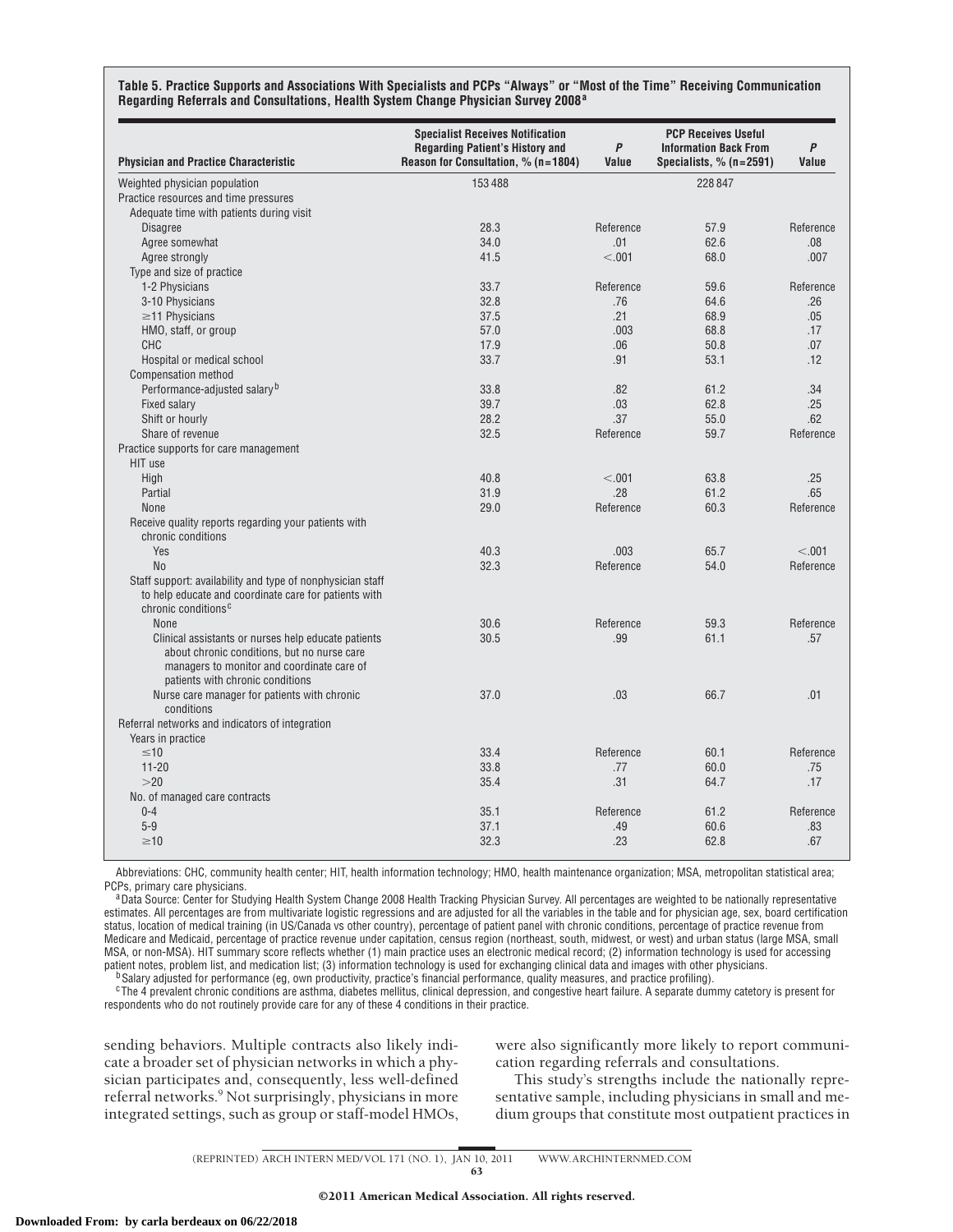

**Figure.** Percentage of physicians reporting they "always" or "most of the time" send or receive communication regarding referrals and consultations at baseline and then with the addition of each of the 4 practice supports. HIT indicates health information technology; PCP, primary care physician.

the United States<sup>27</sup> and that have received less attention in the quality improvement literature. The survey also had a high response rate for a physician survey, and we controlled for a wide range of physician, practice, and market characteristics.

The study's limitations include the use of physician self-report data that, given the study's national scope, could not feasibly be validated by medical record reviews. We also lack information on the accuracy, comprehensiveness, and timing of communication. However, our national sample's self-reported rates of sending or receiving communication regarding referrals and consultations are within the range reported in the literature.<sup>2,6,10-13</sup> Regardless, potential self-report bias (owing to social desirability) should not systematically affect the direction of associations. Finally, the cross-sectional design does not permit causal attribution.

Although we are unable to fully capture the constructs of practice resources and pressures and referral networks and integration, the individual items examined can help inform policy and clinical initiatives by identifying how resources might be focused to improve communication regarding referrals and consultations. Our results suggest that supporting PCPs so that they, for example, can afford nurse care managers may facilitate adequate communication with specialists.

## **IMPLICATIONS**

Efforts to improve coordination should address the low rates of interspecialty communication regarding referrals and consultations. Current initiatives such as patientcentered medical homes, HIT, and ACOs have the potential to strengthen financial incentives, structures, and care processes to support communication. Combined with prior work<sup>24,30,35</sup> and anticipated lessons from current medical home experiments, our findings can help inform these initiatives, suggesting ways to focus resources to support infrastructure and measurement of interspecialty communication. Targeted support for capabilities identified in this study as being associated with good bilateral communication—adequate visit time with patients, quality reports regarding patients with chronic conditions, and nurse support for coordination may help advance the communication that is critical to care coordination and the success of policy efforts to improve it. Such input might also support larger organizational efforts; for example, ACOs may help to define a tight referral network and shared accountability for patients, whereas the patient-centered medical home within an ACO can focus on care management and serve as the hub of coordination efforts.

In conclusion, systematic structures, tools, and processes for information creation,<sup>36</sup> transfer, receipt, and recognition by the sending and receiving physicians are needed to assist medical practices. Measures of "meaningful HIT use $n<sup>14</sup>$  and coordination of care could include items that support, track, and confirm completion of each of these tasks.

#### **Accepted for Publication:** June 5, 2010.

**Correspondence:** Ann S. O'Malley, MD, MPH, Center for Studying Health System Change, 600 Maryland Ave SW, Ste 550,Washington, DC 20024-2512 (aomalley@hschange .org).

**Author Contributions:** Both authors had access to all the data in the study and take full responsibility for the integrity of the data and the accuracy of the data analysis. *Study concept and design:* O'Malley and Reschovsky. *Acquisition of data:* O'Malley and Reschovsky. *Analysis and interpretation of data:* O'Malley and Reschovsky. *Drafting of the manuscript:* O'Malley and Reschovsky. *Critical revision of the manuscript for important intellectual content:* O'Malley and Reschovsky. *Statistical analysis:* O'Malley and Reschovsky.*Obtained funding:* O'Malley. *Administrative, technical, and material support:* O'Malley. *Study supervision:* O'Malley.

**Financial Disclosure:** None reported.

**Funding/Support:** This study and the 2008 Health System Change Health Tracking Physician Survey were funded by the Robert Wood Johnson Foundation. **Additional Contributions:** James E. Ward, JD, edited an

early version of the manuscript.

#### REFERENCES

- 1. Starfield B. *Primary Care: Balancing Health Needs, Services and Technology.* New York, NY: Oxford University Press; 1998.
- 2. Stille CJ, McLaughlin TJ, Primack WA, Mazor KM, Wasserman RC. Determinants and impact of generalist-specialist communication about pediatric outpatient referrals. *Pediatrics*. 2006;118(4):1341-1349.
- 3. Williams PT, Peet G. Differences in the value of clinical information: referring physicians versus consulting specialists. *J Am Board Fam Pract*. 1994;7(4): 292-302.
- 4. Laine C, Davidoff F, Lewis CE, et al. Important elements of outpatient care: a comparison of patients' and physicians' opinions. *Ann Intern Med*. 1996;125(8): 640-645.
- 5. Anderson R, Barbara A, Feldman S. What patients want: a content analysis of key qualities that influence patient satisfaction. *J Med Pract Manage*. 2007; 22(5):255-261.
- 6. Forrest CB, Glade GB, Baker AE, Bocian A, von Schrader S, Starfield B. Coordination of specialty referrals and physician satisfaction with referral care. *Arch Pediatr Adolesc Med*. 2000;154(5):499-506.
- 7. Schoen C, Osborn R, Huynh PT, Doty M, Peugh J, Zapert K. On the front lines of care: primary care doctors' office systems, experiences, and views in seven countries. *Health Aff (Millwood)*. 2006;25(6):w555-w571. doi:10.1377/hlthaff.25.2555.

(REPRINTED) ARCH INTERN MED/ VOL 171 (NO. 1), JAN 10, 2011 WWW.ARCHINTERNMED.COM